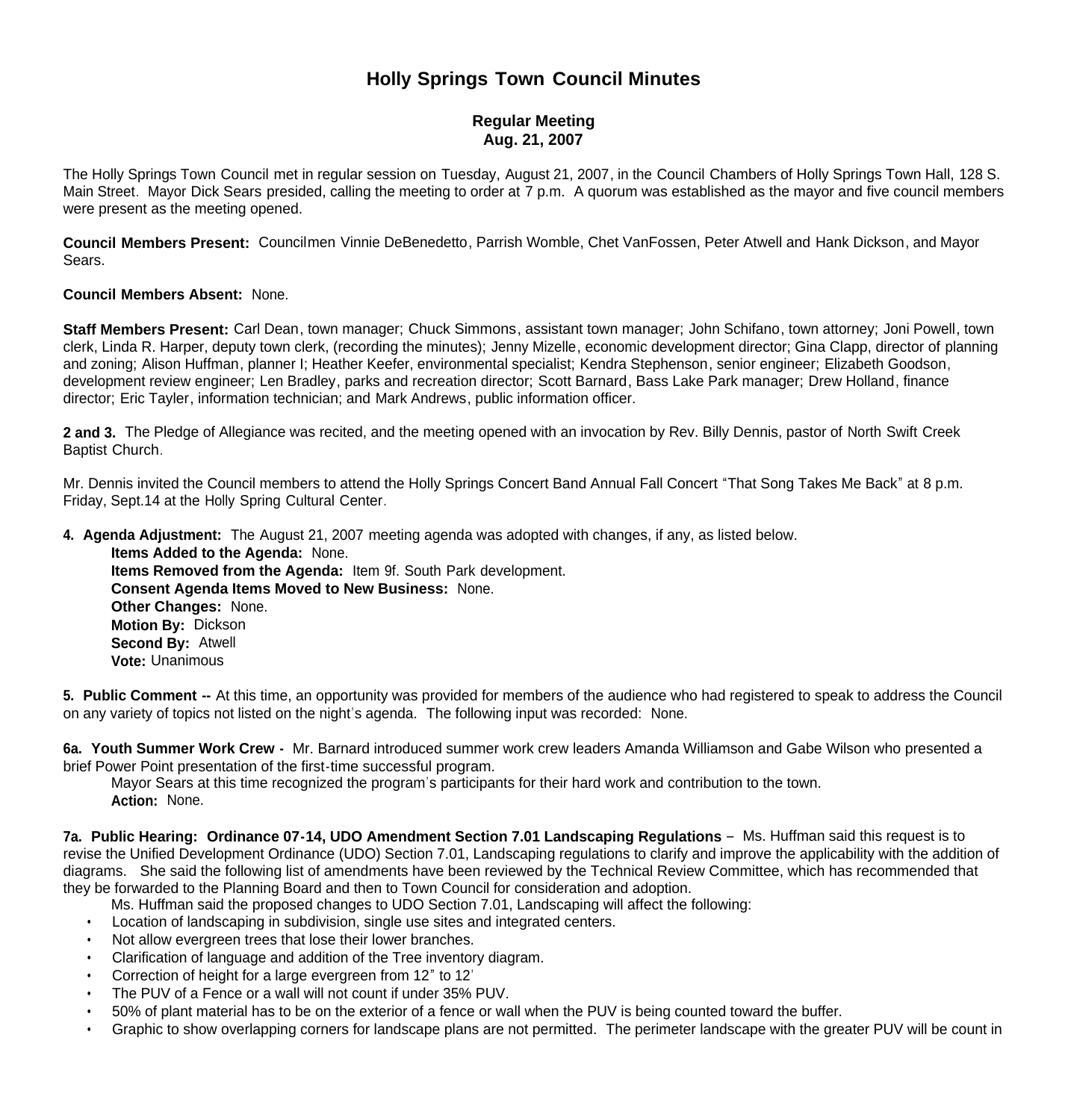the corners.

Ms. Huffman reviewed in further detail Part 1 through Part 10 of the UDO amendments as follows:

Part 1: Remove existing diagram and add the three new diagrams to Section 7.01 A.

Part 2: Add text in bold to Section 7.01 B. Types of Landscape Screening as written below:

**"Any evergreen species that drops its lower branches shall not be permitted as "evergreen " trees in a Type B: Semi-opaque landscape area.**

Part 3: Remove text in strikeout and add text in bold to section 7.01 C. 3.

3. Location of Perimeter Landscape Yard Landscape Materials.

In order to qualify **against toward** a required plant unit value, landscape materials shall be located within the lesser of:

a. the depth of the required perimeter yard or buffer-yard; or,

b. fifty (50) feet of a property line.

Part 4: Remove text in strikeout and add text in bold to Section 7.01, H.

 (2) One (1) Sample Area Survey shall be provided for each *perimeter yard* or *buffer- yard* which includes a preservation area. If a *perimeter vard* is in excess of five one-hundred lineal feet, an additional Sample Area Survey shall be provided for each **five one**-hundred lineal feet, or portion thereof, of the applicable *perimeter yard*. If additional Sample Area Surveys are required,

Area Surveys shall be equally distributed along the applicable *perimeter vard*.

Part 5: Add new diagram to Section 7.01 H.

Part 6: Make changes to Table 7.01-D: Tree Preservation Credits.

Plant Categories of Trees to be Preserved.

Large Evergreen Tree change height from 12" to 12'.

Part 7: Make changes to Table 7.01-E: Plant Unit Value of a Fence or Wall.

The table use to allow for any fence or wall providing a sight barrier of 50% or less to receive credit. 30" to 3' would receive 5 PUV, 4' to 6' would receive 20 PUV and 6' to 10' would receive 45 PUV. The applicant could provide any where in the 50% or less range and still get credit. This amendment keeps this from happening.

- If the height of the fence or wall is between 30" and 3', 4'and 6', 6' and 10' the percentage sight barrier if 0 to 35 % then the Plant Unit value is equivalent to 0.
- If the height of the fence or wall is between 30" and 3' the percentage sight barrier if 35% to 50% then the plant unit value is 5.
- If the height of the fence or wall is between 4' and 6' the percentage sight barrier if 35% to 50% then the plant unit value is 20.
- If the height of the fence or wall is between 6' and 10' the percentage sight barrier if 35% to 50% then the plant unit value is 45.

Part 8: Add text in bold to Section 7.01, I, 3, c: Fence, Wall or Berm and renumber remaining subsections.

c. Location of Fence or Wall within perimeter *yard* / *bufferyard* landscaping.

If a fence or wall is used in conjunction with required *perimeter yard* or *bufferyard* landscaping, a minimum of fifty percent (50%) of the required *plant unit value* shall be located between the fence or wall and the adjacent street right-of-way or property line.

Part 9: Add text in bold to Section 7.01, I, 3, f:

f. Limitation on *Plant Unit Value* for Use of Fence, Wall and Berm.

A fence, wall or berm may be used individually or in combination, when approved as part of a Landscape Plan required by this Section, provided, however, the total *plant unit value* of a fence, wall or berm, either individually or in combination, shall not exceed **one-third (1/3) twenty five percent (25%)** of the required *plant unit value* for any one-hundred**, (100)** foot increment.

Part 10: Remove the existing graphic and add new diagram to Section 7.01, K.

Table 7.01-E: Plant Unit Value of a Fence or Wall

 There was further discussion among the Council Members and staff regarding the plant unit value credits of sharing a fence between properties.

With that explanation completed, Mayor Sears opened the public hearing to accept input. The following comments were recorded: None. There being no input, the public hearing was closed.

There was more discussion regarding fence regulations and buffer credits installed by commercial developers.

 **Action #1:** The Council approved a motion to accept the following statement as true: "The requested Unified Development Ordinance text amendment is consistent with the Holly Springs 10-Year Comprehensive Growth Plan policies for land use. The proposed modifications to the Landscaping Section, 7.01 create enforceable ordinances to enact land use policy. The modifications to the landscaping regulations allow for land uses to co-exist with each other by clarifying appropriate landscape screening to reduce potential impacts on adjacent development."

 **Motion By:** Atwell **Second By:** Dickson **Vote:** Unanimous.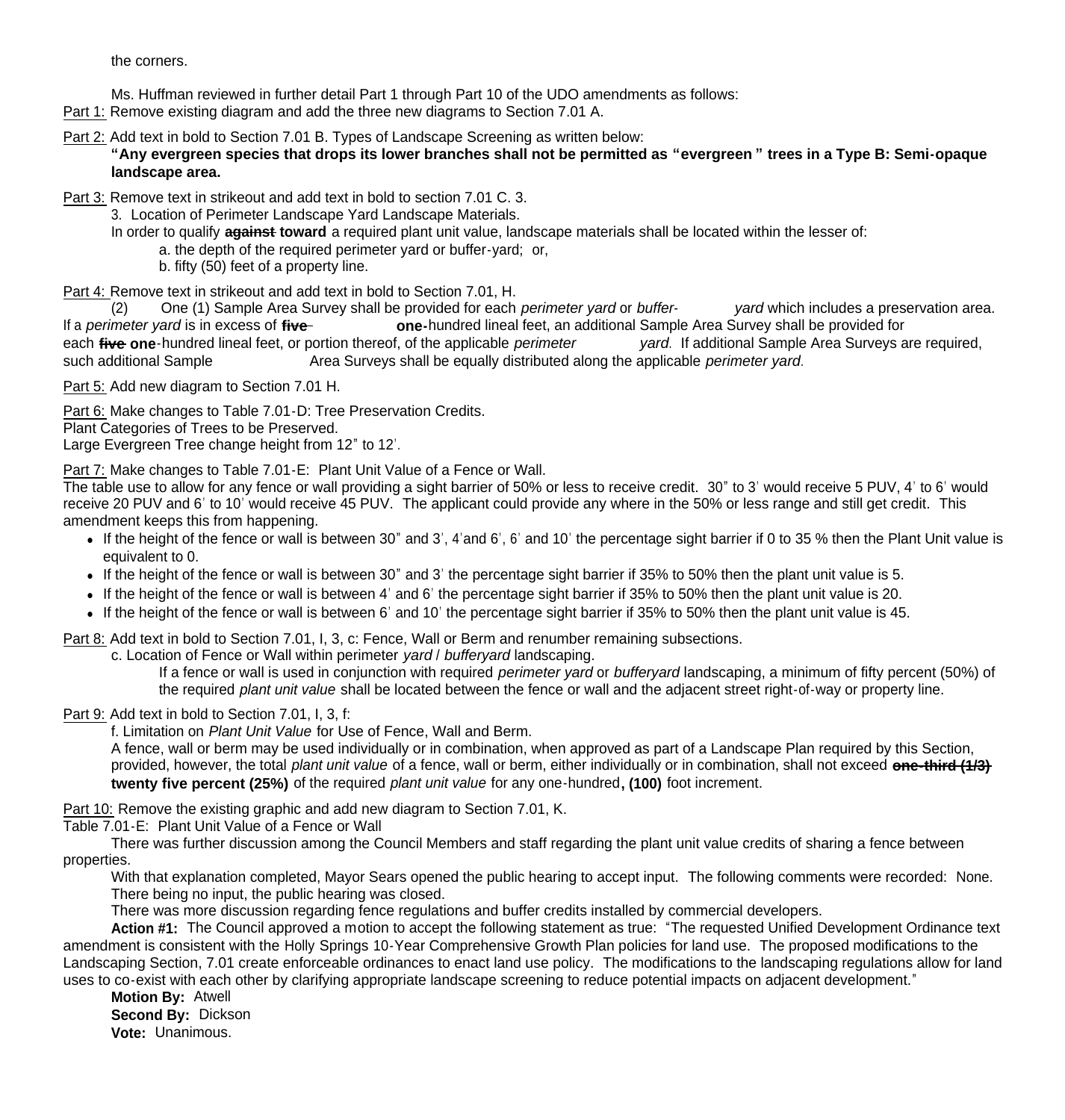**Action #2:** The Council approved a motion to adopt Ordinance 07-14 to approve and enact Unified Development Ordinance Amendment #07-UDO-01 to modify the text of UDO Section 7.01 Landscaping.

 **Motion By:** Dickson **Second By:** Atwell **Vote:** Unanimous. A c*opy of Ordinance A07-14 is incorporated into these minutes as addendum pages.*

**7b. Public Hearing: Annexation Ordinance A07-05 -** Ms. Huffman said the Town has received a petition for voluntary annexation of approximately 1.4 acres located at 4420 Middle Creek Farm Road. The petition meets all the statutory requirements for annexation. She explained that the petitioners wish to connect to Town utilities.

With that explanation completed, Mayor Sears opened the public hearing to accept input. The following comments were recorded: Doris Quinene, 4420 Middle Creek Farm Road requested the property be annexed into the city limits in order to connect to the town utilities. She said that the property's well was shallow and would be used for irrigation.

Tim Sack, 332 Elam Street ,an adjacent property owner, said that he was in favor of the annexation petition.

There being no further input, the public hearing was closed.

Councilman VanFossen asked Ms. Quinene if the well water has been tested due to her property was adjacent to the Town of Cary's landfill.

Ms. Quinene said the water has been tested twice and was contaminated and repaired. Due to health issues, the owners would be interested in tapping onto town utilities.

Ms. Moore of the water quality department said that the water can be tested, but testing would not indicate the source of the contamination.  **Action:** The Council approved a motion to adopt Annexation Ordinance A07-05 annexing approximately 1.4 acres owned by Edward and

Doris Quinene, and more particularly described as Wake County PIN: 0659.02-75-0245, into the corporate limits of the Town of Holly Springs. **Motion By:** Atwell

**Second By:** Dickson

**Vote:** Unanimous.

A c*opy of Ordinance A07-05 is incorporated into these minutes as addendum pages.*

**7c. Public Hearing: 07-DP-09, Bridgewater Townhomes –** Mayor Sears explained that a public hearing was advertised to take place on Aug. 21 to receive input on development plan 07-DP-09 for Bridgewater Townhomes; however, the plan is being revised and will be brought to the Council in September. Mayor Sears explained that the Council will open the public hearing to receive any comments that may be forthcoming and then approve a motion to continue the public hearing to resume on Sept. 18, 2007.

He said the amended plans and full explanation of the project will be presented at the Sept. 18 Town Council meeting.

With that explanation completed, Mayor Sears opened the public hearing to accept input. The following comments were recorded: None. The public hearing remained opened.

**Action:** The Council approved a motion to continue the public hearing to resume on Sept. 18, 2007.

 **Motion By:** Atwell **Second By:** Dickson

**Vote:** Unanimous.

At this time, Mayor Sears requested to be recused from the next agenda item, saying that he is contracted by Wakefield Development, the applicant. He asked to be recused and that the meeting temporarily be presided over by Mayor Pro Tem Dickson.

Councilman VanFossen also asked to be recused, saying that he is the architect designing the development's clubhouse.

 **Action:** The Council approved a motion to recuse Councilman VanFossen and Mayor Sears from deliberations and action on agenda item 7d, public hearing on proposed amendments to the Twelve Oaks, Phase I Preliminary Plan.

 **Motion By:** Atwell **Second By:** Dickson **Vote:** Unanimous.

**7d. Public Hearing: Twelve Oaks Amendment, Phase I, 06-MAS-01-A02 –** Ms. Huffman said Twelve Oaks, Phase 1, Applewood, was approved on April 4, 2006 with 280 single-family lots and 80 multi-family lots. She explained when the phase was approved, a condition was placed on the approval requiring the multi-family portion of Phase 1 to return to Town Council to gain approval for the architectural elevations and the landscape plans.

 Ms. Huffman said the townhomes have a total of three different models (A, B, and C.) The layout would include 4 to 6 units per building. She said future townhome owners would be able to choose from six different complementary color palettes in this section called Applewood.

 She said the designs of these townhomes are required to meet R-MF-8 architectural standards, which have been provided in the plans. Standards include multiple building materials, and brick and hardi-plank are to be used; façade modulation and roof line variation are required as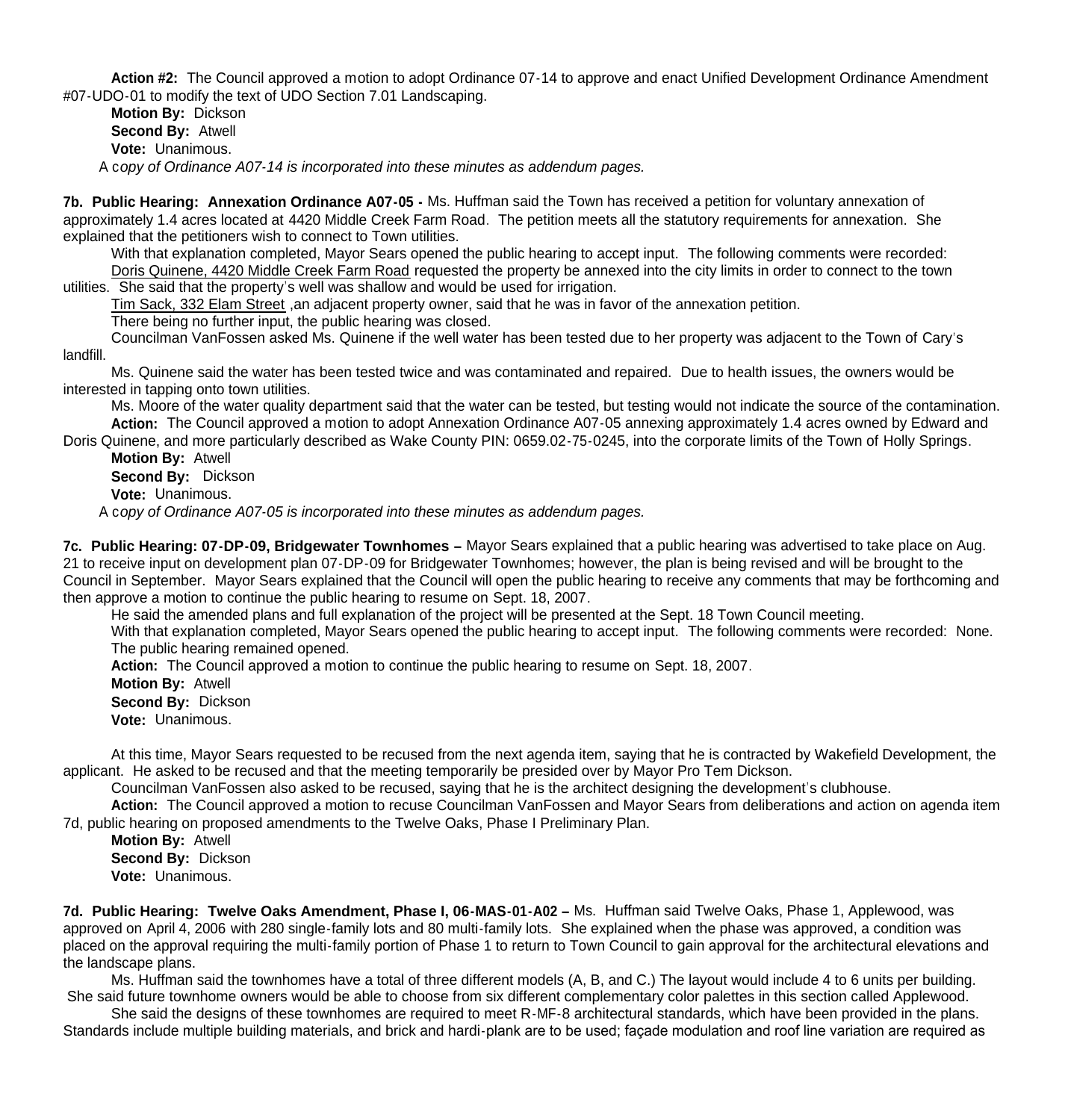are a variety of architectural elements such as columns, cornices, decorative windows, and dormers.

Councilman DeBenedetto said that in the past there have been some concerns about appearance and location of the venting pipes on roof tops of townhomes.

Michael Dean Chadwick of First American, 208 Oxford Mill Court, Cary - said that in the past all the vents were painted black and blended in with the roof. He assured the Councilmen that the finished product has been successful in receiving numerous awards.

Tom McKay of McKay & Associates, Inc., 1140 Holly Springs Road, Holly Springs - said the finished product is not in the same category of the townhomes located on Kildaire Farm Road. He explained that the townhomes are oriented on the lot so that the vents are in the back of the buildings, not visible from public view. He said the townhomes are designed with an alley way access to the rear with driveways and garages located in back. Mr. McKay said that he would address that concern with the appearance of the roof lines during the architecture review process. He said that this product has done well at other locations.

Councilman DeBenedetto asked if the 13 -/+ acres of open space was contiguous throughout the development or just for this townhome phase.

Tom Spaulding 972 Trinity Road said that the designated 13 -/+ acres of open space provided is spread throughout the whole development.

 With that explanation completed, Mayor Pro Tem Dickson opened the public hearing to accept input. The following comments were recorded: None.

There being no input, the public hearing was closed.

 **Action:** The Council approved a motion to approve preliminary plan amendment 06-MAS-01-A02 for Twelve Oaks Phase 1 as submitted by Spaulding and Norris, P.A., project number 410-02, dated revised 07/23/2007 with the following conditions:

1. All items must be addressed within 10 business days of the Town Council meeting:

a. Remove note allowing for change of the elevations of the town homes.

 **Motion By:** Womble **Second By:** DeBenedette

**Vote:** Unanimous.

Councilman Atwell made a motion to readmit Councilman VanFossen and Mayor Sears into the meeting. The motion was seconded by Councilman Dickson, and it carried unanimously.

**7e. Public Hearing: 07-DP-10, Stonemont –** Ms. Huffman said the developers of Stonemont are requesting permission to use development options on parcels located west of Highway 55 Bypass on Avent Ferry Road just south of Holly Pointe subdivision.

 The property south of Avent Ferry Road is proposed to be developed as the town's first R-15 development options project. The developer has to provide a higher quality product and additional elements throughout the subdivision that normally would not be required in a standard subdivision.

 Ms. Huffman said that a development options subdivision is not a subdivision by right. The applicant is required to submit findings of fact that must be satisfied for the subdivision to be approved.

She said these parcels were annexed into town during March 20, 2007. After annexation, the applicant applied for and was granted conditional use rezoning to R-15 with the following conditions:

- 1. Minimum dwelling size of 2,000 square feet
- 2. All foundations to be made of masonry, stone or other comparable material
- 3. No slab on grade dwellings will be permitted and the grading will be designed to preserve the natural vegetation to the maximum extent practicable. If natural vegetation is not maintained undisturbed and in good condition for a minimum threshold then landscaping will need to be replanted. This threshold will be coordinated with the developer and staff during the development plan review process and presented to Town Council for approval.
- 4. Limit lot count to 160 lots
- 5. 15% open space

 She said rezoning condition #3 has been addressed by the developer. A letter was submitted providing a list of ways the condition is being met on each of the lots within the subdivision.

The conditions are as follows:

- 1. All lots that border the overall property boundary are required to maintain the 20 linear foot width undisturbed perimeter buffer. If this buffer is disturbed or needs to be replanted as determined by the Town of Holly Springs, a perimeter buffer re-vegetation plan as provided on the plans showing three evergreen trees, five large shrubs, twp small trees and one canopy tree every 50 linear feet of buffer length.
- 2. The majority of the other subdivision lots back onto open space which is protected as natural area throughout the site, or border a buffer that is already to be planted as required by the planning document process (these lots that border street landscaping buffers are 101-104 and 116-120 along Avent Ferry Road and lots 121-122 and 129-135 along the no-load collector street). This no replanting is provided for any of these lots.
- 3. For the lots that back onto other lots within the subdivision, only if the rear 10 l.f. of backing lot (so 20 l.f. that span the rear lot line) has existing tree and shrub vegetation that is cleared for grading purposes, it will be replanted with the buffer re-vegetation scheme mentioned above along that 20 l.f. strip spanning the rear lot line. This will provide for a visual buffer between the rear-adjoining properties and will still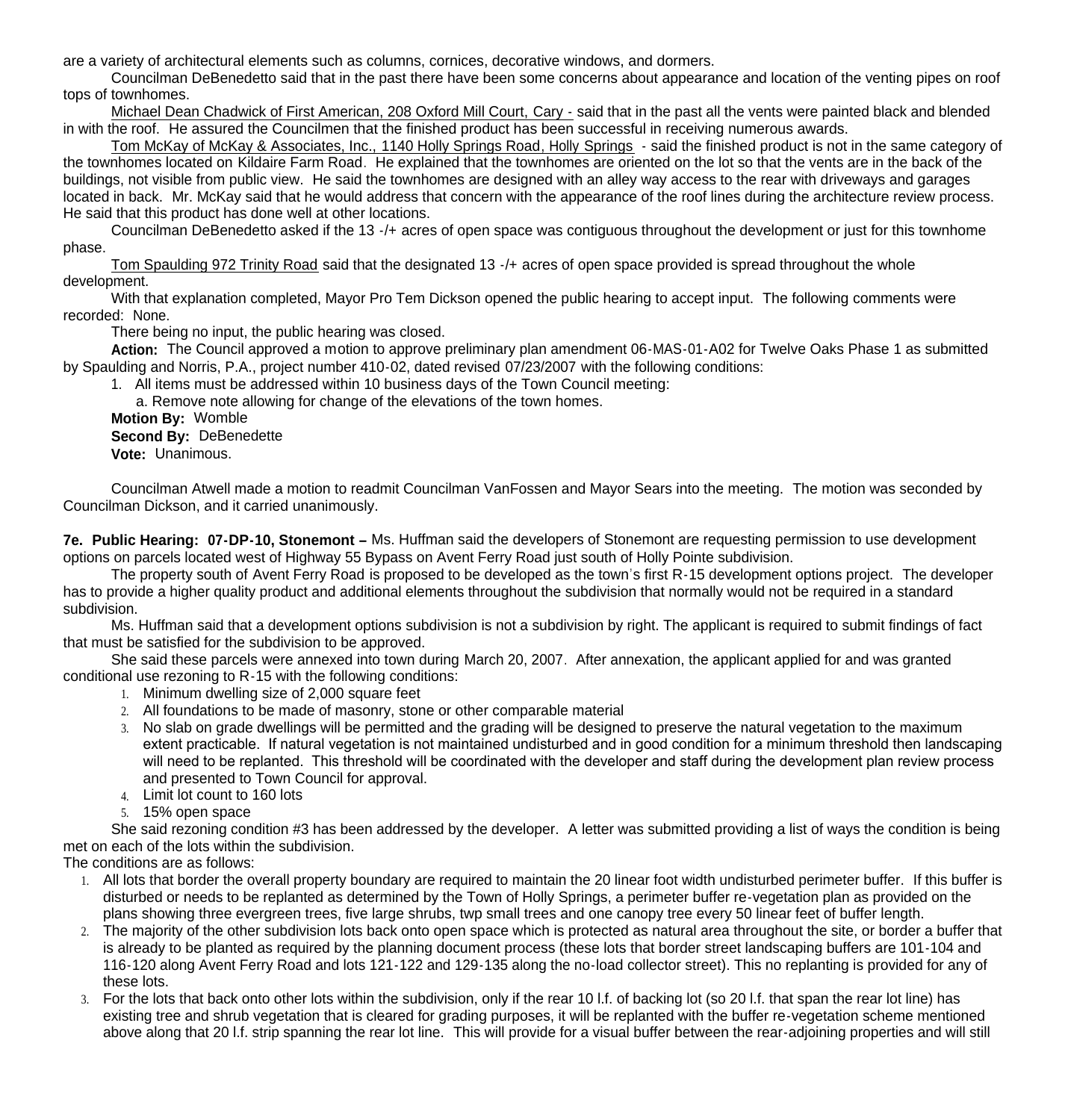enable each property owner to have room for a deck, yard, shed, etc. in order to fully utilize their property. Note that this potential replanting applies only to lots 232-245, 247-249, 317-324, 401 and 411-420 and only if their rear 10' property is cleared for grading purposes. The planting proposal does not apply if the existing vegetation that remains at the rear of these lots is sparse or non-existent. In that case, no new plantings shall be made.

 She said with the efforts the developer has made to address staff's concerns, staff is comfortable with the approval of the subdivision and the plan of action for re-vegetation.

She said the developer is providing 18.9 aces of open space for this project which meets the open space requirement.

 Councilman DeBenedetto asked if staff was satisfied with the Planning Board's comments regarding the completion of the recreational facilities at time of receiving the certificate of occupancy, (CO).

Ms. Huffman said ves that the pool will be completed by the 50<sup>th</sup> certificate of occupancy granted within the subdivision and all other recreational areas/amenities will be completed with the final CO's with the phase associated with the facility where located.

 There was further discussion among staff and Council Members about the language "reserved by owner open space" used on the plan identifying open space at certain areas located adjacent to other properties.

Russell Briggs of B & F Consulting, 2805 Tobermory Lane, Raleigh explained that those areas are labeled "reserved by owner open space" will alert future homeowners who buy the property adjacent to these lots and will open the area for construction for a house at that location in the future if a developer acquires the property on the other side of the parcel. He said the Planning Board thought this to be a good idea. He said the UDO specifies a lot that meets all the dimensional requirements or a pocket of open space, is to be calculated into the overall development calculations of the development project.

With that explanation completed, Mayor Sears opened the public hearing to accept input. The following comments were recorded: None. There being no input, the public hearing was closed.

Councilman VanFossen asked since the property was annexed and zoned Residental-15 (R-15), would the lot sizes be 15,000 square feet.

Ms. Huffman said the developer is requesting to use development options for this project. She said the development options will allow the developer to have a density of a maximum of 141 residential lots, which is equivalent to 2.02 dwelling units to an acre. The maximum lot area is 29,872 square feet, the minimum lot area of 10,000 square feet and the average lot size 12,115 square feet.

Councilman Atwell asked if this development will connect to the Union Ridge subdivision.

Ms. Goodson said that this development will connect with the Union Ridge development at another phase.

Mr. Dean said the timing of Stonemont and Union Ridge is important being both developments will be sharing the same pump station.

Ms. Goodson explained that the proposed downstream Union Ridge Pump Station and 18" gravity sewer lines are to be constructed to the eastern most property line of Union Ridge which is needed to serve Stonemont. She said that the Union Ridge project is currently moving forward in a timely matter, but if that project is delayed or not completed by the Union Ridge subdivision developer then the installation of the pump station will be the responsibility of the developer of Stonemont to complete the sewer to the Avent Ferry Pump Station.

 **Action #1:** The Council approved a motion to make and accept the findings of fact to be recorded in the minutes for Development Plan Petition #07-DP-10 for Stonemont to allow for a waiver of regulations of UDO Section 2.09: R-15 Residential District, to allow for development options to be used in the R-15 residential zoning district as submitted by B&F Engineering and Consulting, Project Number AVENT-20070715, dated revised 08/01/2007. The following findings of facts:

- a. The use of area properties will not be adversely affected;
- b. The proposed development is appropriate to the site and its surroundings;
- c. The proposed development is consistent with the policy statements of the Comprehensive Plan;
- d. The proposed development is consistent with the intent and purpose of this UDO.
- e. The proposed development will enhance or preserve the natural and/or environmental features on the property
- f. The proposed development will reduce the amount of tree cutting or mass grading of the property as a result of using Development Options.

#### **Motion By:** Dickson **Second By:** Atwell

**Vote:** Unanimous.

 **Action #2:** Having made the necessary findings of fact, the Council approved a motion to approve Development Plan #07-DP-10 for Stonemont as submitted by B & F Engineering and Consulting, Project Number AVENT-20070715, dated revised 08/01/2007 with the following conditions:

- 1. Fee-in-lieu of pump station upgrade and/or actual upgrade will be required.
- 2. No construction drawings will be approved for this project until the downstream Union Ridge Pump Station and Union Ridge 18" gravity sewer lines are constructed to the eastern most property line of Union Ridge. If this is not completed by the Union Ridge subdivision developer then it will be the responsibility of this project to complete the sewer to the Avent Ferry Pump Station, *(subject to approval by Town Council)*.
- 3. The following items shall be addressed with the first submittal of construction drawings:
	- a. Provide design of the offsite sewer for the sewer that needs to be built to properly serve this property. Note that all offsite easements will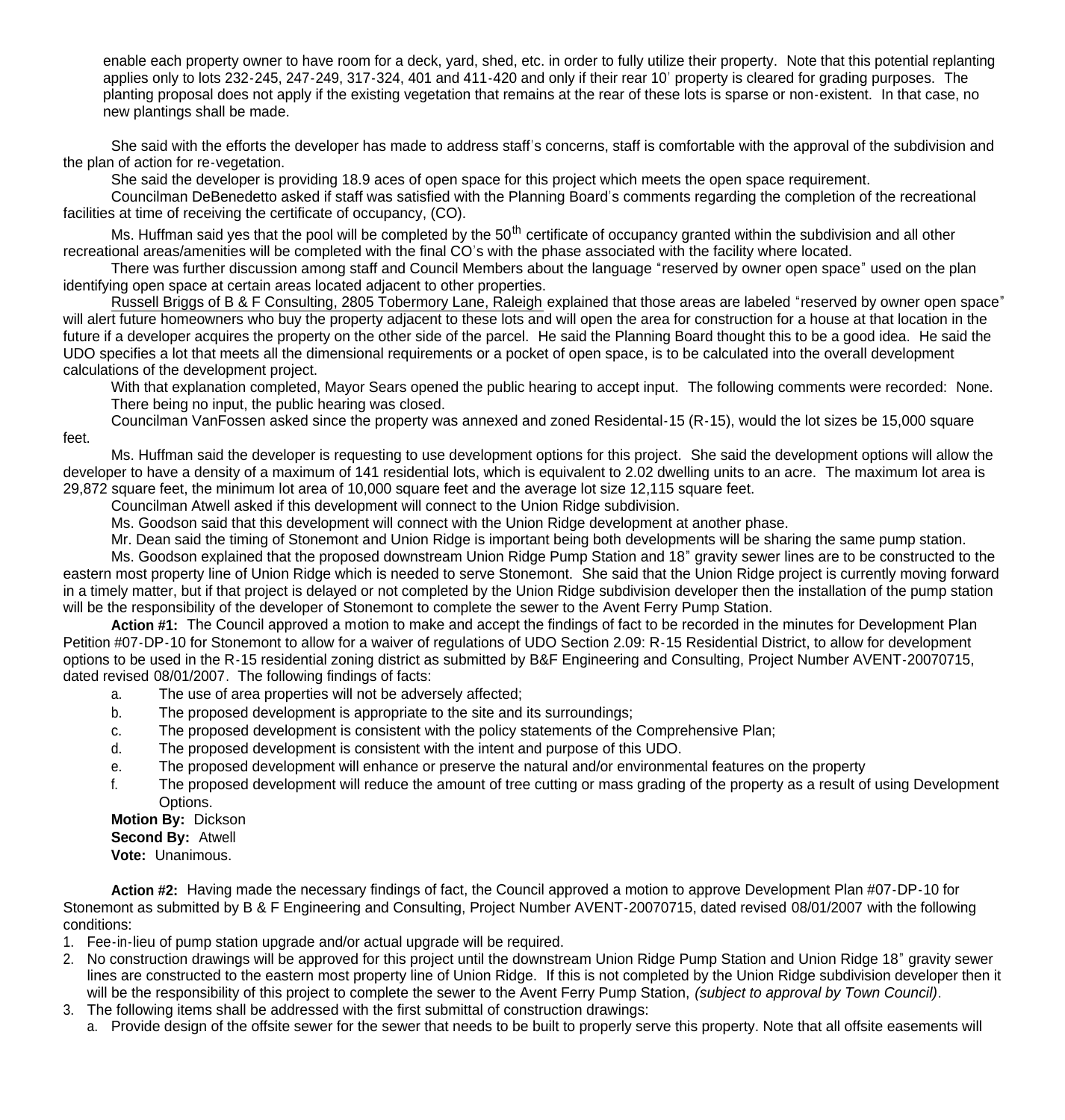need to be recorded prior to construction drawing approval.

- b. A comprehensive drainage area map with calculations will be required
- c. Show and label backwater easements (to be recorded) at stream crossings and storm drainage inlets; provide 100 year calculations accordingly.
- d. All environmental permits for the entire project will be required.
- e. Provide a signed USACE wetlands map. Since USACE is not currently providing signed wetlands maps, please provide an Engineering signed and sealed letter with map stating that you have met with a USACE representative in the field to determine where the wetlands and other jurisdictional features are located on the property.
- f. Riparian Buffer Homeowner education packet must be submitted with first erosion control plan submittal.
- g. An update to the FEMA flood study and a local flood study for the upstream tributaries will be required with this plan.
- h. The following are special studies that are required for this project. Each report shall be completed and approved prior to the first Construction Drawing submittal of this project.
	- a. A Traffic Impact Analysis will be required for this plan. *It has been submitted to the Town for review with the 2nd submittal received on 8/14/07. The Town will be reviewing this report and issuing comments through a separate memo.*
	- b. A sewer report will be required for this plan to verify the size of the lines for upstream development. *It has been submitted to the Town for review with the 2nd submittal received on 8/14/07. The Town will be reviewing this report and issuing comments through a separate memo.*
	- c. A pond study will be required for this plan. The following information will be required.
		- 1. Provide a sealed engineer's report and calculations to verify structural integrity of dam(s) prior to 1<sup>st</sup> construction drawing submittal.
		- 2. Provide 100-yr water surface area of the pond and 100 year flood plain elevation.
		- 3. Show 20' maintenance easement surrounding pond and dam
		- 4. Verify that this pond/dam does not meet Dam Safety

*It has been submitted to the Town for review with the 2nd submittal received on 8/14/07. The Town will be reviewing this report and issuing comments through a separate memo.*

- 4. Prior to Final Plat, the following must be completed:
- a. Payment of fees-in-lieu of land dedication in the amount of \$927/unit totaling \$130,707.00.
- 5. Within 10 business days of Town Council approval, revised plans addressing the following items shall be provided.
	- *a.* Note that an alternate roadway plan is included with this plan set for the connection to Union Ridge. This plan sheet shall be apart of the revised plans and shall be clearly labeled as an Alternate and include the following note on the plans: *The Alternate Road Layout is only applicable if all of the following occur: 1) the property located to the west of Stonemont (Macon property) is acquired, 2)an amendment to the Union Ridge subdivision plan is approved showing the revised layout, and 3)all permits associated with the stream crossing are obtained (USACE and NCDWQ).*
	- b. Road improvements for this plan are required for the full road frontage of the property in accordance with the Town's Thoroughfare Plan. A plat is anticipated for this development to adjust the property at Avent Ferry Road. These plans shall reflect the new property information from the plat and all applicable road improvements required. *(Note that at the time of this report preparation, the plat referred to in this condition has been submitted for review however the mylar has not been recorded. This plat needs to be recorded and the plans amended to reflect this change including right-of-way dedication and new property lines.)*
- 6. The Recreational facilities shall be built in accordance with the following:
	- a. Prior to the 50<sup>th</sup> Certificate of Occupancy, the Recreational Pool Facility shall be completed.
	- b. Prior to the final Certificate of Occupancy for each Phase as specified on the plans, all other recreational areas/amenities for that specific phase shall be completed.

 **Motion By:** Dickson **Second By:** Atwell **Vote:** Unanimous.

**7f. Public Hearing: National Pollutant Discharge Elimination System (NPDES), Phase II Ordinance –** Ms. Keefer said this request is for adoption of the town's proposed Stormwater Ordinance, which is a requirement for the Town to comply with the post-construction portion of its National Pollutant Discharge Elimination System (NPDES), Phase II Stormwater Permit.

 Ms. Keefer said in 2006 the North Carolina General Assembly enacted Session Law 2006-246 to provide for implementation of Phase II Stormwater Management Requirements. She said this act establishes procedures for implementing the Federal NPDES Stormwater Permitting program for small communities in census designated urbanized areas. In addition to permitting requirements for Municipal Separate Storm Sewer Systems (MS4s), the act established post-construction stormwater management requirements, in both unincorporated and incorporated areas), for development activities in areas outside of the permitted MS4s. She said the act requires that new development and redevelopment in these areas must meet the post-construction requirements beginning December 1, 2007. The Town's Stormwater Ordinance addresses NPDES Phase II post-construction requirements, and provides enhancements to the existing stormwater management program.

Ms. Keefer said the draft ordinance has been posted on the Town's web site since Aug 3, and postcards were mailed to all area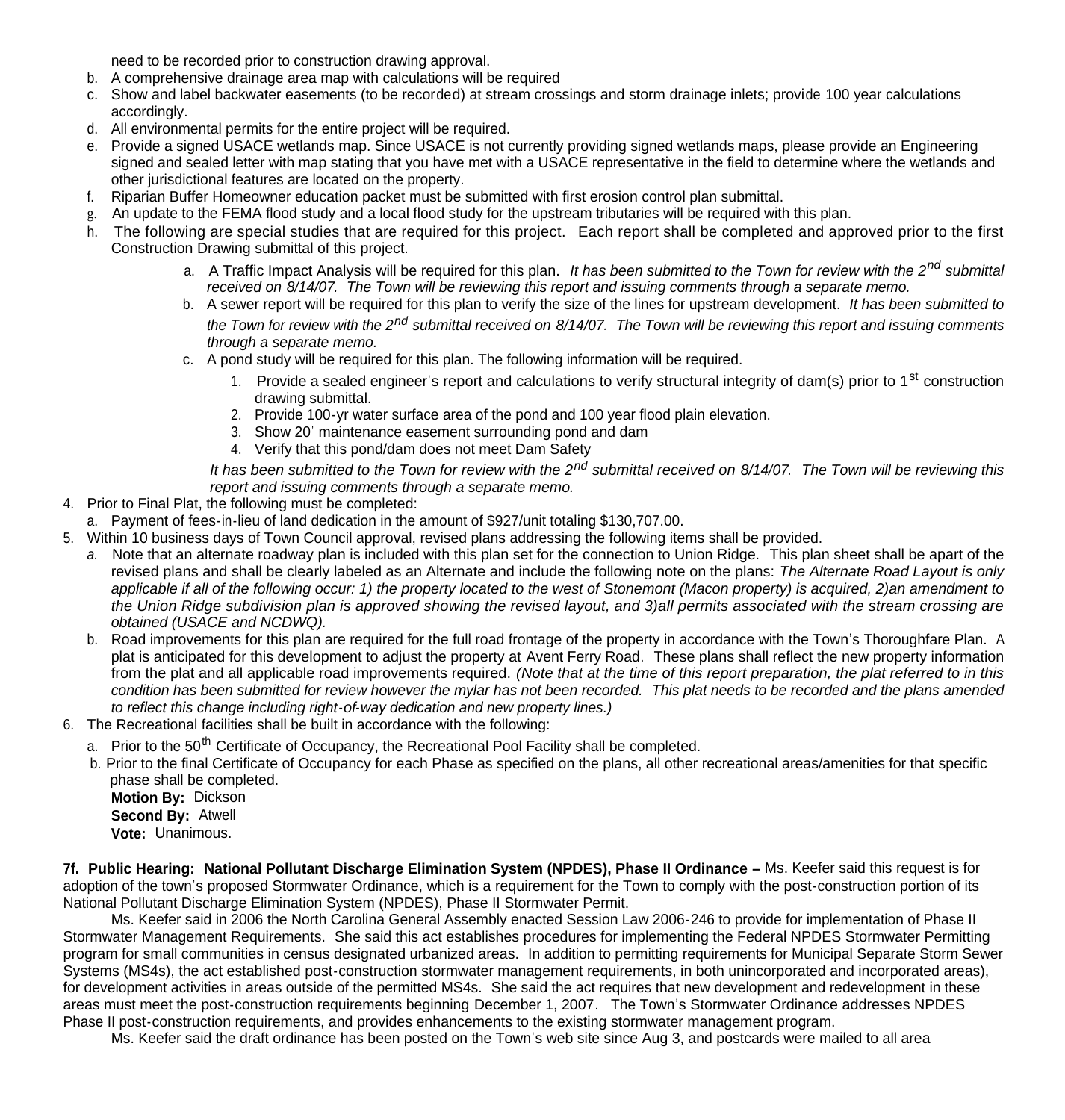developers and engineers notifying them of the proposed ordinance and of an Aug. 30 stakeholder meeting. The purpose of the stakeholder meeting will be to include a full explanation of the proposed ordinance and collect feedback. She said staff will bring the ordinance back before the Town Council on Sept. 4 for final consideration with an effective date of Oct. 1, 2007.

There was discussion among staff and the Council Members of the responsibility of maintenance for the stormwater devices once installed within a development. Ms. Keefer explained that once the engineered stormwater devices were installed it would be turned over to the Homeowners' Association for maintaining and operation of the Best Management Practices (BMPs).

With that explanation completed, Mayor Sears opened the public hearing to accept input. The following comments were recorded: None. The public hearing remained opened.

 **Action:** The Council approved a motion to continue to public hearing until the Sept. 4, 2007 Town Council meeting.

**Motion By:** Atwell

**Second By:** Dickson

**Vote:** Unanimous.

Councilman VanFossen made a comment that the new ordinance will cause an increase in the cost of development.

**8. Consent Agenda:** The Council approved a motion to approve all items on the Consent Agenda. The motion carried following a motion by Councilman Dickson, a second by Councilman Atwell and a unanimous vote. The following actions were affected:

8a. Minutes - The Council approved minutes of the Council's regular meetings held on May 15 and June 5, 2007.

 8b. Community Development Building Grant (CDBG) Project Contract – The Council awarded the contract for Community Development Building Grant (CDBG) project to low bidding company, D&A Complete Construction, in the amount of \$55,025.A c*opy of the D&A Complete Construction contract is incorporated into these minutes as addendum pages.*

 8c. Resolution 07-32 – The Council adopted Resolution 07-32, declaring Wastewater Treatment Plant vehicles surplus to the needs of the Town. A c*opy of Resolution 07-32 is incorporated into these minutes as an addendum page.*

8d. Resolution 07-33 – The Council adopted Resolution 07-33, declaring certain real property located on Main Street surplus to the needs of the Town. A c*opy of Resolution 07-33 is incorporated into these minutes as an addendum page.*

9a. The Overlook at Holly Glen Amendment, 05-DP-08-A02 - Ms. Huffman said the Overlook at Holly Glen originally was approved in 2005 as a Development Incentives project. When approved there was a condition placed on the development plan stating, "The proposed development is appropriate to the site and its surroundings and the existing grading, and vegetation will be preserved to the extent possible in keeping with common building practices."

 Ms. Huffman said that McCar Homes bought the property after preliminary approval. With their request for additional grading through a grading plan revision, staff raised concern about if the proposed plan was meeting the intent of the condition placed on this plan by the Town Council.

 She said the applicant has been asked to provide information to justify how the proposed plan meets the intent of the condition. She added that McCar has submitted a landscape and grading plan to show how they intend to deal with grading of lots.

 She explained the builder proposes to keep vegetation from 20% to 30% on lots if permitted; however, if the lots are compromised and less than 20% is being provided then the re-vegetation plan would be used. The builder is committing to put foundation landscaping around every home and street trees on all streets, not just the main collector street.

 Ms. Huffman said staff asked McCar to submit examples of lots completed showing the amount of landscaping normally installed compared to what the company proposes to provide.

 She said if approved, the additional information provided will be added to the approved Overlook at Holly Glen plans and used in review of the grading plan.

 Jim Canfield 111 MacKenan Drive of Withers & Ravenel said the criteria of their product address issues of driveway slopes and drainage between the lots. He said the number one home owners' complaint deals with drainage problems; therefore, the developer puts a lot of thought in solving those drainage issues at the beginning. Mr. Canfield said the appearance of the finished development will be within scale and pleasing. He said that it was the intent to minimize clear cutting the property.

John Millenaar, the region manager of McCar Homes, said as stated on the plan one of the conditions relates to clearing and grading of lots is to be consistent with common building practices. He reviewed the guidelines that McCar Homes uses for clearing property and drainage criteria. He reviewed the steepness of driveways; the required clearance from vegetation; inability to move machinery without adequate clearance, on-site storage for materials, curb appeal and re-vegetation plan. He said that it was McCar Homes' goals to design an aesthetically pleasing community.

 Bob Kosnik 15401 Western Parkway, Cary, presented the Council with a presentation of the proposed property, the current status of the property and proposed grading plan. He reviewed the areas where the trees will be saved and the areas to be cleared. He also reviewed examples of individual lots that are to be re-vegetated and spoke of the importance of proper drainage and agreed to save as many trees as possible.

 Councilman Atwell said his concerns are not with drainage but the appearance of clearing cutting the lots and the steepness of slopes. Ms. Stephenson explained the drainage issues and steep slopes of the property and said the developer is proposing over and beyond what is required for drainage.

Councilman VanFossen made a suggestion to leave as many trees as possible especially the older trees in that area of town.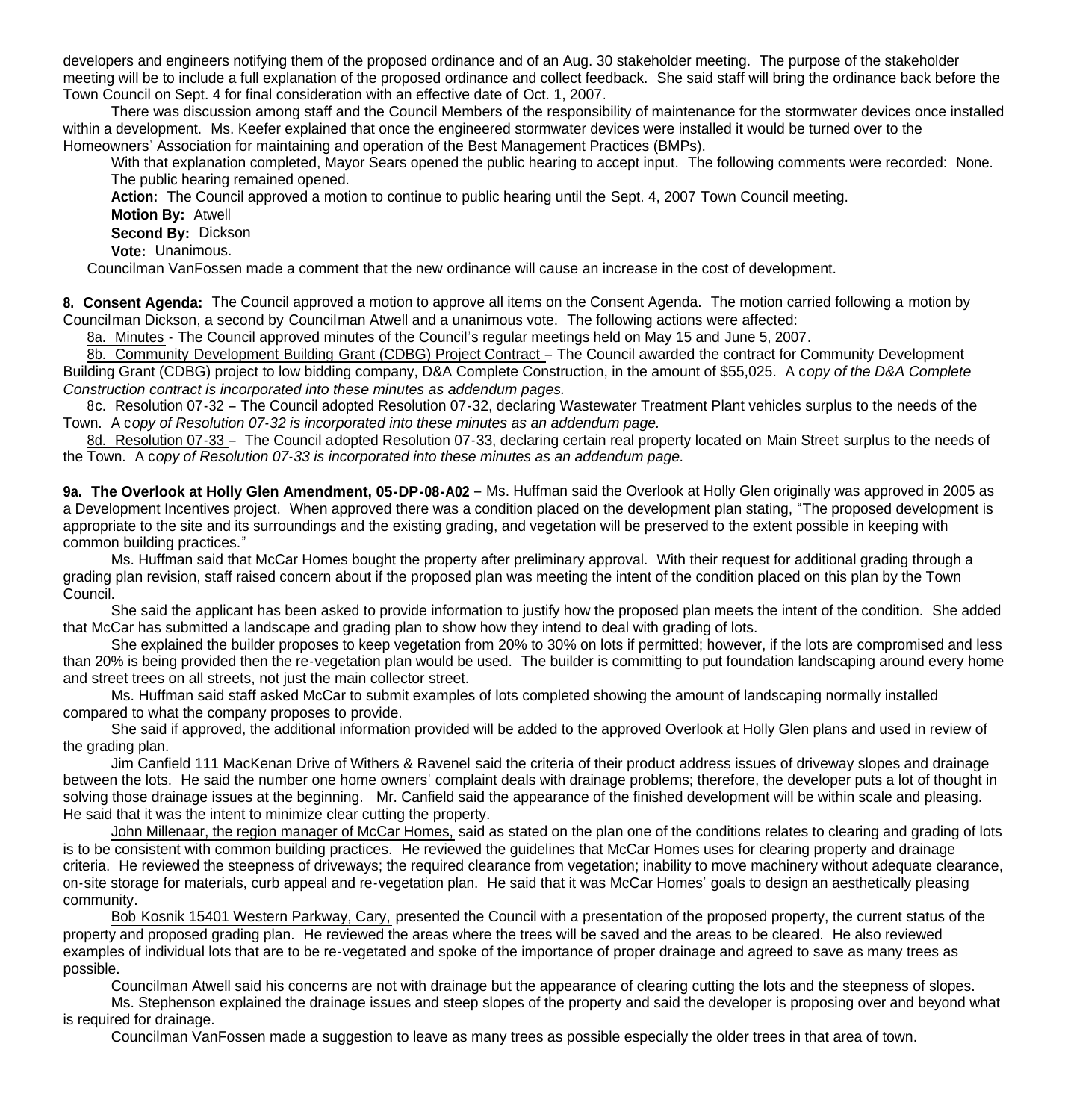Councilman Atwell and Mr. Kosnik discussed the finished product of the houses. Councilman Atwell's concern was if the houses were to be built slab on grade. Mr. Kosnik said the homes are built on a raised slab with a brick finished edge around the house.

There was further discussion about the appearance of clear cutting and stacking of the homes.

Councilman DeBenedetto asked if the Overlook at Holly Glen would have its own Home Owner's Association.

Mr. Bob said that the Overlook at Holly Glen was annexed with Holly Glen's Home Owner's Association.

 Ms. Stephenson commented that the Council can add a condition of the approval so that during construction drawing review, the lot grading will be reviewed to insure that step grading is minimized throughout the site.

**Action:** The Council approved a motion to approve Development Plan Amendment #05-DP-08-A02 for Overlook at Holly Glen as submitted by Withers and Ravenel, Project Number 2070206.0, dated revised 08/06/2007 with the following conditions:

1. All previous conditions of approval shall apply.

*2. During construction drawing review, the lot grading will be reviewed to insure that step grading is minimized throughout the site.* **Motion By**: Atwell

**Second By:** VanFossen

**Vote:** Unanimous.

**9b. Sunset Lake Commons Master Plan, 06-MAS-10 –** Ms. Huffman said that Sunset Lake Commons phase I project has been approved and constructed. She said developers now would like to develop phase II. She said after several meetings, it was staff's determination that the shopping center needed to be master planned with the developer's providing a conceptual lot layout, location of utilities and locations for the internal road network.

 Ms. Huffman said that after approval of a master plan, the applicant would then submit for a major subdivision plan that would be reviewed administratively and would allow the developer to plat the lots for sale.

 She said it is not until the specific development plans are prepared that the Planning Board and Town Council will review the specific development requests for this project.

Ms. Huffman reviewed the location of the project and landscape buffer requirements, greenway and open space requirements.

Councilman DeBenedetto asked if there will be a traffic light at the Lassiter Road and Sunset Lake Road intersection.

 Jeff Baran of Hughes-Baran Associates, 6409 Westgate Rd., Raleigh managing partner of the project recognized his partners who are working on this project. Mr. Baran reviewed his vision of meeting the needs of the community of on-street parking and sidewalks for phase II. He said as development occurs at Lassiter Road and Sunset Lake Road there will be a need for a traffic light to be installed.

Mayor Sear inquired about the topography issues on the property.

Mr. Baran said yes there were some drainage issues toward the rear of property.

Ms. Goodson clarified the changes in the motion, the underlined and bold print is to be added to the motion and delete the strike-through.

Mr. Dean explained the development phases and order of completing the road improvements.

 There was much discussion regarding the order of road improvements. Councilman VanFossen suggested to Mr. Baran that the Optimist Farm Road intersection be completed as soon as possible and develop the remaining property and road improvements along Sunset Lake Road last.

 Mr. Baran explained that the first two parcels have access and that there is a property owner who is between these properties on Optimist Farm Road who does not wish to sell.

 There was further discussion regarding the issue of a possible eminent domain process on the property separating the parcels and the temporary fix to the traffic problems at Optimist Farm Road.

 David Dominick of Bass, Dixon & Kennedy discussed with staff and the Council Members possible solutions for the road widening of Optimist Farm Road.

 **Action:** The Council approved a motion to approve Master Plan #06-MAS-10 for Sunset Lake Commons as submitted by Jerry Turner & Associates, dated revised 08/13/2007 with the following conditions:

- 1. The greenway approved on the master plan must be completed *within 2 years of approval* before the build out of Phase II. Please provide plans for the completion of greenway trail as shown on plans. *(Note that Phase 1 greenway trail will be completed with Phase 2)*
- 2. The following items will need to be included and completed with *the third lot* in Phase 2 development plans or preliminary Phase 2 Plans:
	- a. Dedication right-of-way for the entire development.
	- b. The full road improvements and sidewalk will be constructed on the development side of Sunset Lake Road from where the widening ends now all the way to the Optimist Farm Road intersection.
	- c. An exclusive right turn lane will be constructed on Optimist Farm Road at the intersection.

3. The following items will need to be included and completed with Phase 3 development plans:

- a. Install a decorative traffic signal at Sunset Lake Road and Optimist Farm Road.
- b. All remaining improvements of the Master Plan.
- 4. Fee-in-lieu of pump station upgrade will be required.
- 5. The following items are to be addressed with 1<sup>st</sup> construction drawing submittal (later in the approval process):
	- a. A comprehensive drainage area map and supporting calculations will be required.
- 6. Through several reviews and meetings with the developer and staff, the master plan has changed from what was originally submitted, therefore the following list of conditions represent comments that need to be addressed on the plans prior to the approval notice being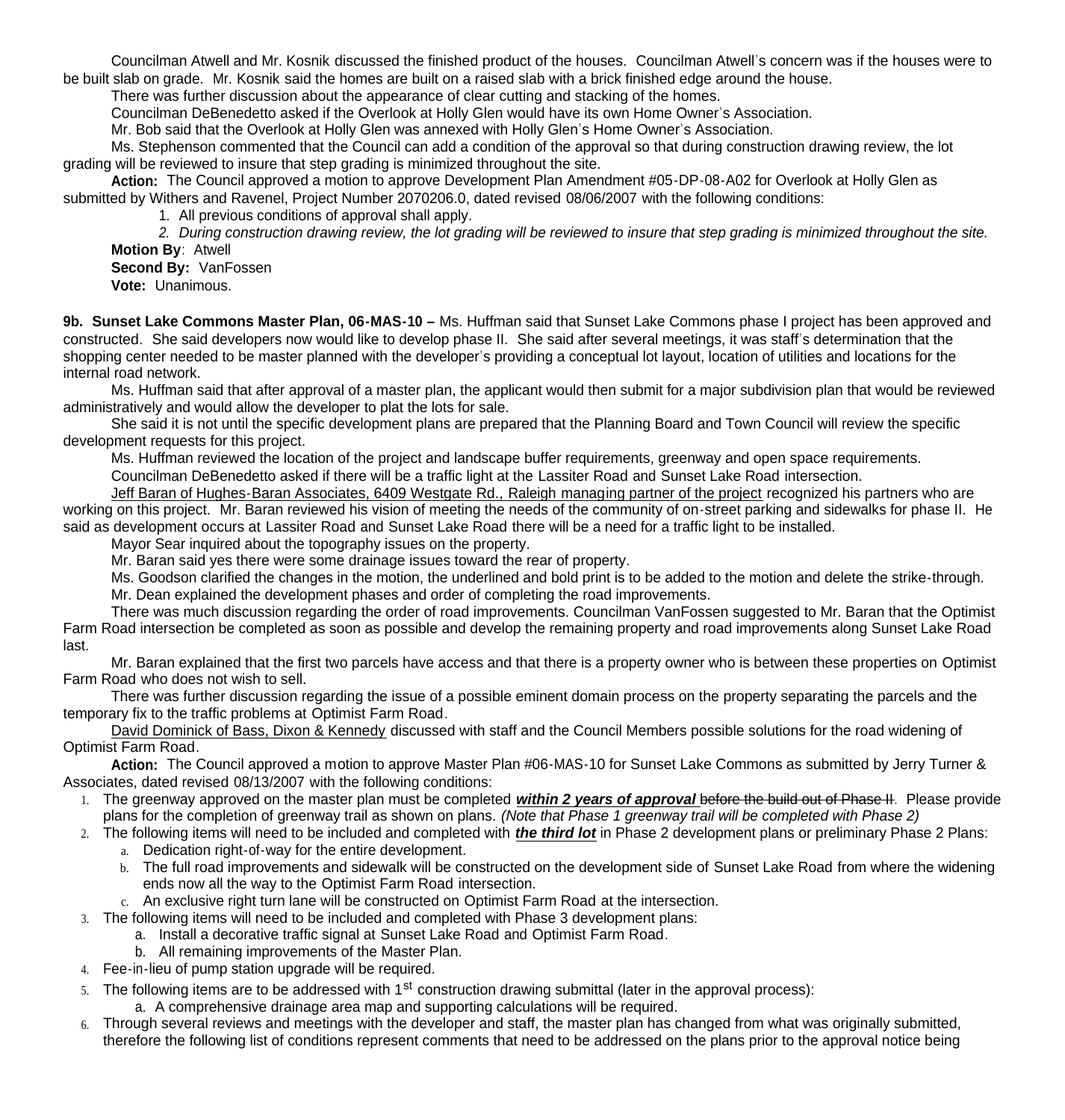issued. Within 10 business days of Town Council approval of this Master Plan, revised plans will need to be submitted to include the following items:

- a. Show utility easements for all water or sewer lines outside of the public right-of-way.
- b. Remove the reference for if required from the note referencing the stream crossing for the Lassiter Road extension.
- c. Please clarify the note about the Town's help with obtaining right-of-way to state for the Yates property only.
- **d.** *Remove note number 4 on the plans and replace with a note on the plans that states the developed recreational open space will be provide as 2% of the main tenant's square footage or 200 square feet which ever is greater; the required greenway trail will not replace this requirement of the developed recreational open space.*
- e. Remove internal landscape buffer between the out parcels located within the Master Plan and around the existing residential parcel this will be addressed during Preliminary Plan Review.
- *f.* Provide revised phasing on the plans that reflects the sub-phasing for Phase 2 including a note reflecting the developer's agreement with staff to not require road improvements until the 3 lot is developed.*(Note that this condition has been added at the Town Council meeting due to additional information discussed after report was completed).*

 There was more discussion regarding Optimist Farm Road and Sunset Lake Road improvements and the motion on the floor. **Motion By:** VanFossen

Councilman VanFossen withdrew his motion.

 **Action:** The Council approved a motion to table Master Plan #06-MAS-10 for Sunset Lake Commons as submitted by Jerry Turner & Associates, to a future Town Council meeting for further discussion on road improvements along Sunset Lake Road and Optimist Farm Road.

 **Motion:** Atwell

 **Second:** DeBenedetto

**Vote:** The motion carried following a 4-1 vote. Councilmen DeBenedetto, Dickson, Womble and Atwell voted for the motion. Councilman VanFossen voted against.

**9c. Holly Springs Community Center –** Mr. Bradley said that Heery International has submitted a fee proposal of \$90,000 for programming, facility planning, master planning, review process, and deliverables for a new community center.

 Mr. Bradley said the total cost would be billed monthly based on the percent of work completed. He said work beyond the scope of basic services and as authorized by the Town would follow hourly rates as provided in the contract.

He said the planning schedule is expected to take approximately four months.

Mr. Schifano explained the Code of Ethics for Town Officials policy in regards to Councilman Womble's ownership of property in the proposed project area. He also discussed the logistics of accepting bids for Town projects.

**Action:** The Council approved a motion to enter a professional services agreement with Heery International for the programming and planning processes of a new community center at a lump sum cost of \$90,000 and to adopt associated budget amendments.

**Motion By:** Atwell

**Second By:** VanFossen

**Vote:** Unanimous.

A c*opy of Heery International contract and budget amendments are incorporated into these minutes as addendum pages.*

 Councilman VanFossen asked Mr. Bradley while working with Heery International and designing the new community center to consider other sites other than the Main Street site.

**9d. Sidewalk Design Contract Award** – Ms. Stephenson said at the 2007 February Town Council Retreat, staff was directed to pursue survey and in-house design for the sidewalk connection from Wendy's to Oak Hall Shopping Center.

 She said this sidewalk is approximately 1,100 feet and crosses a significant culvert crossing in an environmentally sensitive area. The proposed sidewalk path also is in an area with a conflict to an existing pump station and overhead utilities.

 Due to the active design project list, staff had projected design to be complete fall/winter of 2007 and advertise/bid to be in February 2008. As a result of the last council meeting, however, this project has been accelerated and must be designed by a consultant.

 **Action:** The Council approved a motion to award the contract for sidewalk design for a connection from Oak Hall Shopping Center along NC Hwy. 55 to Wendy's site to Kimley Horn in an amount not to exceed \$24,500.

**Motion By:** Atwell **Second By:** Dickson **Vote:** Unanimous A c*opy of Kimley Horn & Associates contract is incorporated into these minutes as addendum pages.*

**9e. Stinson Avenue, Phase II** – Ms. Stephenson said in accordance with the Town's originally approved Transportation Capital Improvement Plan, the second phase of Stinson Avenue is to be constructed to connect two existing sections of Stinson Avenue and provide a vital link between the Village District and Bass Lake Road.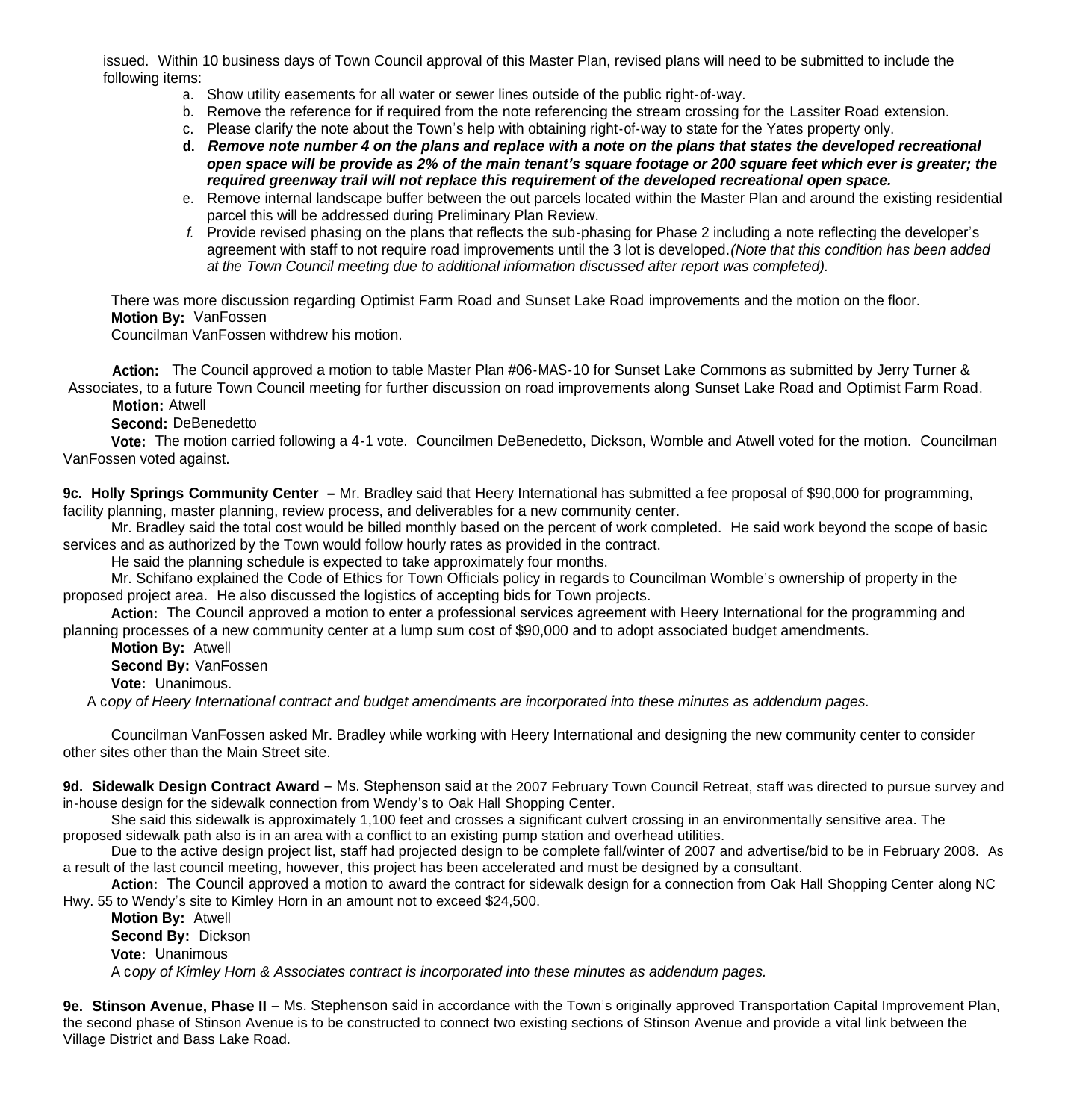She said the construction of culverts will require specialized inspections and testing of materials. She said Wetherill Engineering proposes to conduct the inspections and material testing for the box culverts and provide the design for this specialized portion of the project as well. The contract covers periodic construction observations, materials sampling and testing, and contract administration for this portion of the contract.

 **Action:** The Council approved a motion to enter into a professional services agreement with Wetherill Engineering at a cost of \$9,900, inclusive of a 10% contingency, for Stinson Avenue Phase II construction administration.

**Motion By:** Atwell **Second By:** Dickson **Vote:** Unanimous A c*opy of Wetherill Engineering contract is incorporated into these minutes as addendum pages.*

**9f. South Park Development** – This item was removed from new business during agenda adjustment.

**9g. Southern Wake Water Line Settlement Agreement** – Mr. Dean said a series of interlocal agreements were entered into in the mid 1980s through late 1980s between Wake County, Apex, Cary, Holly Springs, and Fuquay-Varina regarding the construction of the South Wake Waterline, which was a "dry line" installed by Wake County along old NC 55 (Main Street). Under the agreement with Wake County, each municipality was to purchase water from another municipality to put in the line. The agreement was entered into in 1983 for a period of 25 years, and therefore expires next year.

He said the agreements for water provision by neighboring towns were loosely formed, which resulted in spotty service, no guarantees for capacity, and uncertainty for Holly Springs. The Town currently does not use the line for its intended use because of the difficulty in procuring a reliable water source from the neighboring towns; however, the Town does use the line as a part of its internal distribution network as the water is coming in from the main trunk lines from Raleigh via Holly Springs Road and from Harnett County via Pine Grove-Wilbon Rd.

Mr. Dean said the 1983 agreement contemplated a pay-back provision by collecting an additional fee from parcels that wished to tie on to the water system which was to be assessed by the Town according to linear footage of the parcel and by acreage. This fee was not collected and transmitted to the county by the Town as required in the agreement. There is no record of payment.

Wake County has estimated the amount due from the Town as \$346,891 and has demanded payment of this amount.

He said staff recommends entering into a settlement agreement with Wake County for full satisfaction of the 1983 interlocal agreement for \$346,891 to include an asset transfer of the line to the Town of Holly Springs.

**Action:** The Council approved a motion to authorize the town manager to enter into a settlement agreement with Wake County for full satisfaction of the 1983 interlocal agreement for \$346,891 to include an asset transfer of the line to the Town of Holly Springs, subject to terms acceptable to the town attorney.

**Motion By:** VanFossen

**Second By:** Atwell

Councilman DeBenedetto asked if the money was coming from the Town's reserve funds. Mr. Holland said yes.

**Vote:** Unanimous

A c*opy of the settlement agreement is incorporated into these minutes as addendum pages.*

**10. Other Business:** Councilman Womble made a motion to adopt a resolution supporting the efforts of parents of Lincoln Heights Magnet Elementary School students in restoring and maintaining Lincoln Heights' magnet status and program to be mailed with a cover letter to Wake County Board of Education. The motion was seconded by Councilman DeBenedetto, and it carried following a 4-1 vote. Councilmen DeBenedetto, Womble, VanFossen and Atwell voted for the motion. Councilman Dickson voted against.

 Councilman Dickson suggested stating in the cover letter that the passing vote was not a unanimous vote. He also wanted to go on record saying that he did not wish any ill will against anyone making these decisions but in his opinion that magnet schools promote inequality in education and opportunity.

Councilman Womble asked if Town staff is being notified of the Wake County Board of Commissioners meetings and if the Town is being represented at those meetings. Mr. Dean said that the Town receives a fax of the meeting agendas the day before the meeting and the agenda is on the County's website.

**11. Manager's Report:** Mr. Dean asked if the Council received an email regarding the revaluation presentation given by Mr. Emmit Curl that was

presented to Novartis on Aug. 9. He said Mr. Curl offered to make the presentation to the Council at a fall mini-retreat.

Mr. Dean said that the flag at all the Town's facilities will fly at half-mast through Friday, Aug. 24 in honor of Captain Michael Shean Fielder, 35, of Holly Springs. He died Aug. 19 in Baghdad, Iraq of injuries sustained in a non-combat incident. Councilman Atwell asked the public information officer to do a news release to the papers.

 Mr. Dean distributed the employee reclassification study to the Council Members at this time. He also reminded the Council Members of the Novartis ground breaking that is by invitation only at 1 p.m. Aug. 23.

### **12. Closed Session:** None.